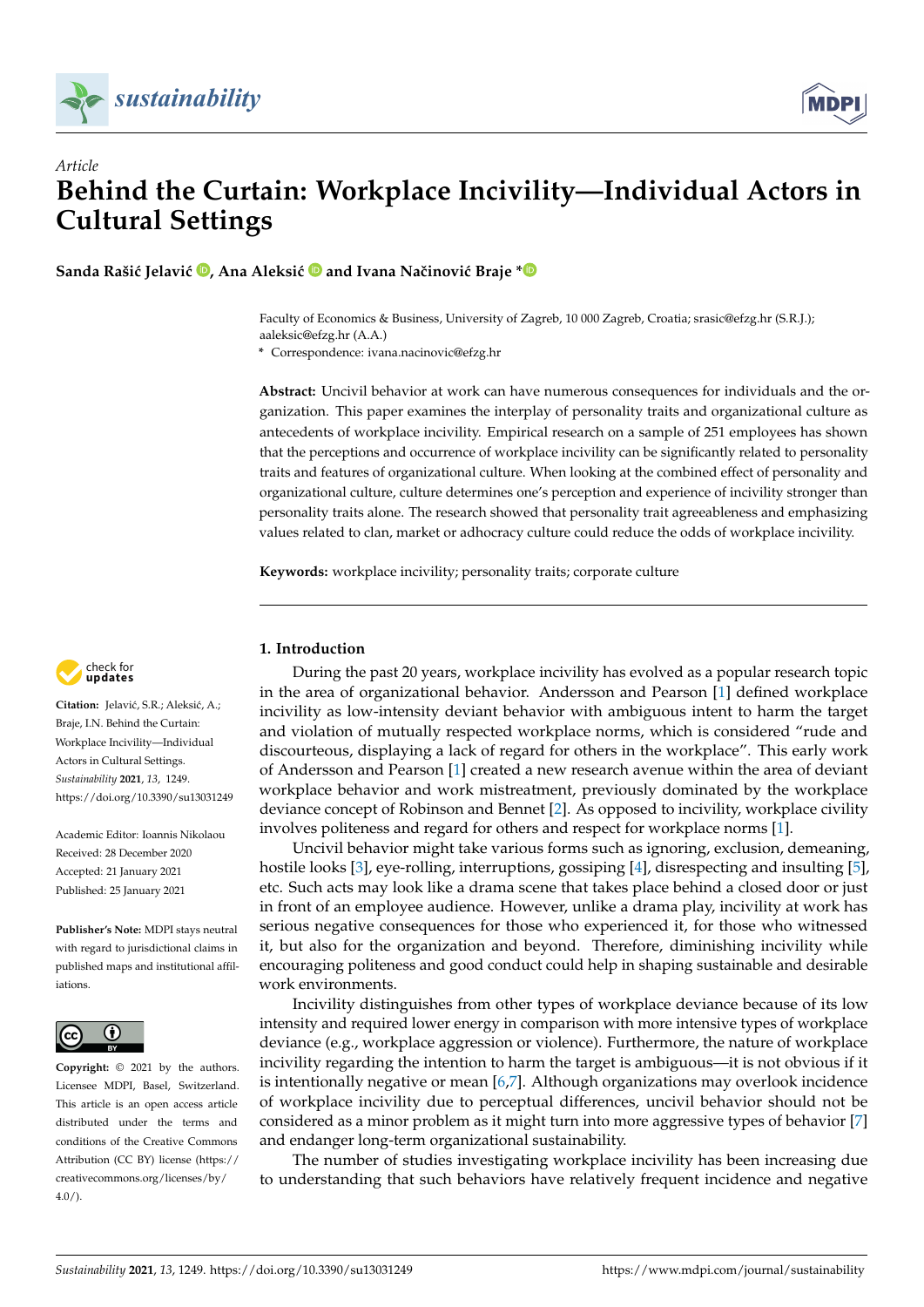consequences for employees, organization and other stakeholders. Consequences of workplace incivility include lower level of job satisfaction [\[8\]](#page-10-7), lower life satisfaction [\[9\]](#page-10-8), lower energy and motivation [\[10\]](#page-10-9), reduced commitment, moral and engagement [\[11,](#page-10-10)[12\]](#page-10-11), absenteeism [\[13\]](#page-10-12), employee turnover [\[8\]](#page-10-7), lower level of confidence, reduced efficiency and creativity [\[14\]](#page-11-0), negative emotions [\[15\]](#page-11-1), worse mental and physical health and created burnout [\[13](#page-10-12)[,16\]](#page-11-2), deterioration of the target's family relationships [\[17\]](#page-11-3), reduction of financial results, deterioration of the work environment [\[1\]](#page-10-0), lower productivity [\[18\]](#page-11-4), poor social reputation and image [\[11\]](#page-10-10), weakening of teamwork process [\[19\]](#page-11-5), etc.

Antecedents of workplace incivility are various and can be classified into several groups. Schilpzand et al. [\[20\]](#page-11-6) distinguish between dispositional, behavioral and situational antecedents. Similarly, Cortina et al. [\[21\]](#page-11-7) categorize antecedents into individual differences that are connected with perception/experience of incivility (personality traits or behavior), stigmatized identities connected with experienced incivility (gender, ethnicity, weight, motherhood status, etc.) and job related/situational factors that might cause incivility.

Dispositional antecedents emphasize personal characteristics as determinants of workplace incivility. The target's dispositional antecedents might include minority status, female gender [\[3](#page-10-2)[,22\]](#page-11-8), younger age [\[23\]](#page-11-9), obesity [\[24\]](#page-11-10), generational differences [\[25\]](#page-11-11), low competence and knowledge level [\[26\]](#page-11-12), certain personality traits [\[24](#page-11-10)[,27\]](#page-11-13), etc. The instigator's characteristics that affect workplace incivility might be power status [\[8\]](#page-10-7), beliefs such as attitude about job insecurity, job dissatisfaction [\[28\]](#page-11-14), low perceived cost for inappropriate behaviors [\[29\]](#page-11-15), anger or rage trait [\[30\]](#page-11-16), and other personality traits [\[31\]](#page-11-17).

Target-related behavioral antecedents of workplace incivility might include counterproductive work behavior [\[32\]](#page-11-18), provocative or annoying behavior associated with certain personality traits [\[27\]](#page-11-13), conflict management style [\[33\]](#page-11-19), workaholism [\[34\]](#page-11-20), etc.

Situational antecedents that facilitate workplace incivility can be classified into organization-related variables and work-related variables. Organizational factors include downsizing, reengineering, part-time employment, pressure for productivity, organizational change [\[1](#page-10-0)[,15](#page-11-1)[,29\]](#page-11-15), emphasis on hierarchy [\[35\]](#page-11-21), inadequate organizational culture [\[36](#page-11-22)[,37\]](#page-11-23), insufficient norms for civility [\[38\]](#page-11-24), climate of informality [\[1\]](#page-10-0), distributive injustice [\[39\]](#page-11-25), lack of reciprocity [\[30\]](#page-11-16), low social support [\[37\]](#page-11-23), etc. Work-related antecedents might include high role ambiguity or role conflict [\[40\]](#page-11-26), high job demand [\[41\]](#page-11-27), work load [\[42\]](#page-11-28), performance pressure [\[43\]](#page-11-29), etc.

Given the relatively high prevalence and numerous negative consequences, it is necessary to examine the antecedents of workplace incivility. As workplace incivility depends on the individual who receives it or perceives it  $[1,8]$  $[1,8]$ , this paper will explore the role of personality traits as micro-level antecedents of incivility. On the other side, individual and contextual factors combined influence behavior. An organization's culture is a powerful situational force that guides employee workplace behavior [\[44\]](#page-11-30) and as such can facilitate or inhibit the spread of incivility [\[45,](#page-12-0)[46\]](#page-12-1). Leiter [\[47\]](#page-12-2) argued that workplace incivility is rather a part of organizational climate or culture than an individual phenomenon. The purpose of this paper is to examine the interplay of organization-related situational antecedents (organizational culture) and dispositional antecedents (target's personality traits) as antecedents for the occurrence of workplace incivility. In order to test such relationships, empirical research has been conducted.

### **2. Literature Review**

## *2.1. Personality Traits as Dispositional Antecedents of Workplace Incivility*

The relationship between personality traits and workplace incivility can be explained through the lens of trait activation theory (TAT) [\[48](#page-12-3)[,49\]](#page-12-4). According to TAT, the interaction between personality traits and the work situation may explain reactions to events and resulting behavior, cognition and emotions. In other words, depending on personality, a certain event may initiate a unique reaction for some people that will not be the case for others, both instigators and targets of workplace incivility. Most researches used the Five-Factor Model of personality traits (agreeableness, emotional stability/neuroticism,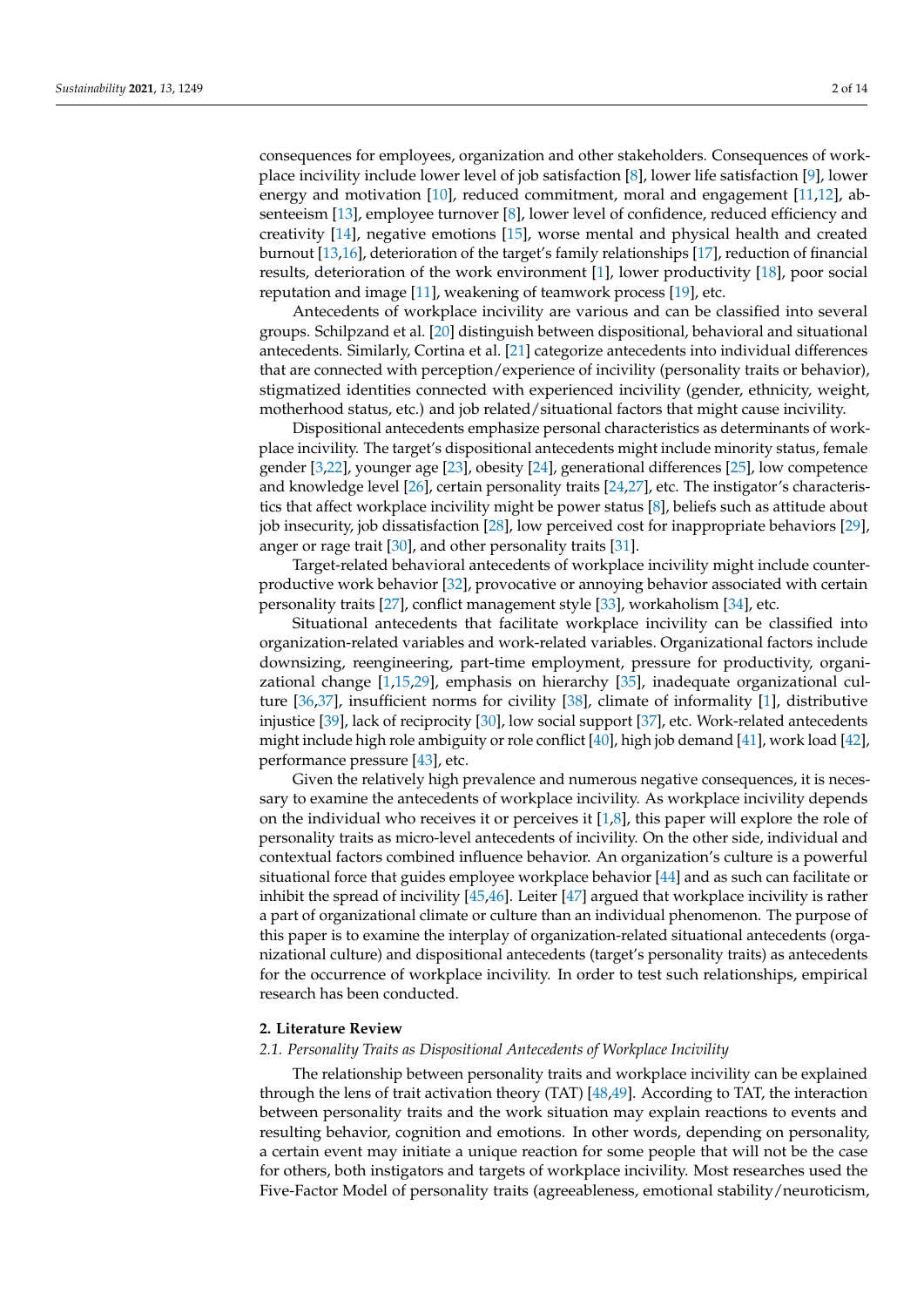openness, extroversion, conscientiousness) to examine their connection with workplace incivility [\[27,](#page-11-13)[40,](#page-11-26)[50\]](#page-12-5), although other personality trait frameworks were used as well. Instigators' individual traits found to be related to workplace incivility were type A personality, aggression trait, hostility, power, ego, internal competition [\[8,](#page-10-7)[29,](#page-11-15)[51\]](#page-12-6), lack of assertiveness [\[52\]](#page-12-7), low agreeableness, psychopathy and narcissism [\[53\]](#page-12-8) and emotional intelligence [\[54\]](#page-12-9). With respect to instigators, Batista and Reio [\[55\]](#page-12-10) found that conscientiousness and agreeableness weakened the connection between stress and instigator workplace incivility, while neuroticism and extraversion strengthened this relationship.

However, some scholars pointed out that it is important to investigate characteristics of the target to enable better understanding of the nature of uncivil acts [\[27,](#page-11-13)[56\]](#page-12-11). By investigating characteristics of the target, Milam et al. [\[27\]](#page-11-13) faced a dilemma whether individuals that possess certain personal traits were the victims of uncivil behavior (i.e., through their behavior that could be annoying or provocative) or they just perceive certain types of neutral behaviors as uncivil.

Personality trait with consistent proved relationship to incivility is agreeableness [\[57\]](#page-12-12). Low agreeableness was positively related to experienced workplace incivility, indicating that people low on agreeableness draw attention to become a target [\[27](#page-11-13)[,40](#page-11-26)[,57\]](#page-12-12). A low level of agreeableness is associated with mistrustfulness, suspicion, non-cooperation, rudeness and stubbornness [\[58,](#page-12-13)[59\]](#page-12-14). Individuals high in agreeableness perceive less interpersonal workplace deviance, even in undesirable social surroundings [\[60\]](#page-12-15).

Emotional stability is the personal trait that includes appropriate emotional reactions and calmness, while neuroticism includes nervousness, worrying, insecurity and impulsivity [\[61\]](#page-12-16). Perceived workplace incivility has been proven positively related with high neuroticism by several researchers [\[27,](#page-11-13)[31,](#page-11-17)[40,](#page-11-26)[50\]](#page-12-5). Behavior of a neurotic person might be perceived as irritating and may draw attention to that person to become a target of incivility [\[27\]](#page-11-13).

Openness to experience is characterized by imagination, open-mindedness, liberalism, creativity, introspection [\[58\]](#page-12-13), curiosity, originality and intellect [\[62\]](#page-12-17). Open people might be more inclined to ascribe the behavior of others as externally caused, and not a priori negative or uncivil because of absence of full evidence [\[50\]](#page-12-5). Still, researchers do not unanimously confirm the relationship between openness and workplace incivility [\[57\]](#page-12-12).

Extraversion refers to sociability, activeness, self-confidence, persistence and assertiveness. Extraversion is associated with positive affectivity that refers to temperamental emotions of joy, confidence and alertness [\[63\]](#page-12-18). It is assumed that extraverted people more often notice positive events, even if these events are neutral, therefore they are less inclined to assign a negative meaning to uncivil behavior [\[27,](#page-11-13)[60\]](#page-12-15). Sociability and connections of extravert people make them better accepted by other employees and enable them to draw less attention as a target of incivility, although research by Sliter et al. [\[13\]](#page-10-12) or Naimon et al. [\[57\]](#page-12-12) did not confirm that extraversion is a relevant antecedent of incivility. Nevertheless, analysis of personal traits in the combined model showed that significant predictors of incivility perception were trait anger, positive affect and extraversion [\[31\]](#page-11-17).

Conscientiousness is characterized by good organization skills, diligence, persistence, determination to accomplish tasks and obligations, and thoroughness [\[62\]](#page-12-17). Conscientious people may be more likely to observe breaching of civil norms and to appraise incivility in ambiguous situations, hence conscientiousness is expected to be positively interrelated with perceived incivility [\[50\]](#page-12-5), although Taylor and Kluemper [\[40\]](#page-11-26) report on perceived incivility having stronger effects among lower levels of conscientiousness. Nevertheless, as argued by Naimon et al. [\[57\]](#page-12-12), except for agreeableness, the role of other personality traits on incivility is ambiguous and requires for replication studies.

## *2.2. Culture as a Situational Antecedent of Workplace Incivility*

Due to the multilayered nature of culture, workplace incivility could be impacted simultaneously by national culture, industry culture and organizational culture. Based on the assumption that national cultures influence the social construct of workplace incivility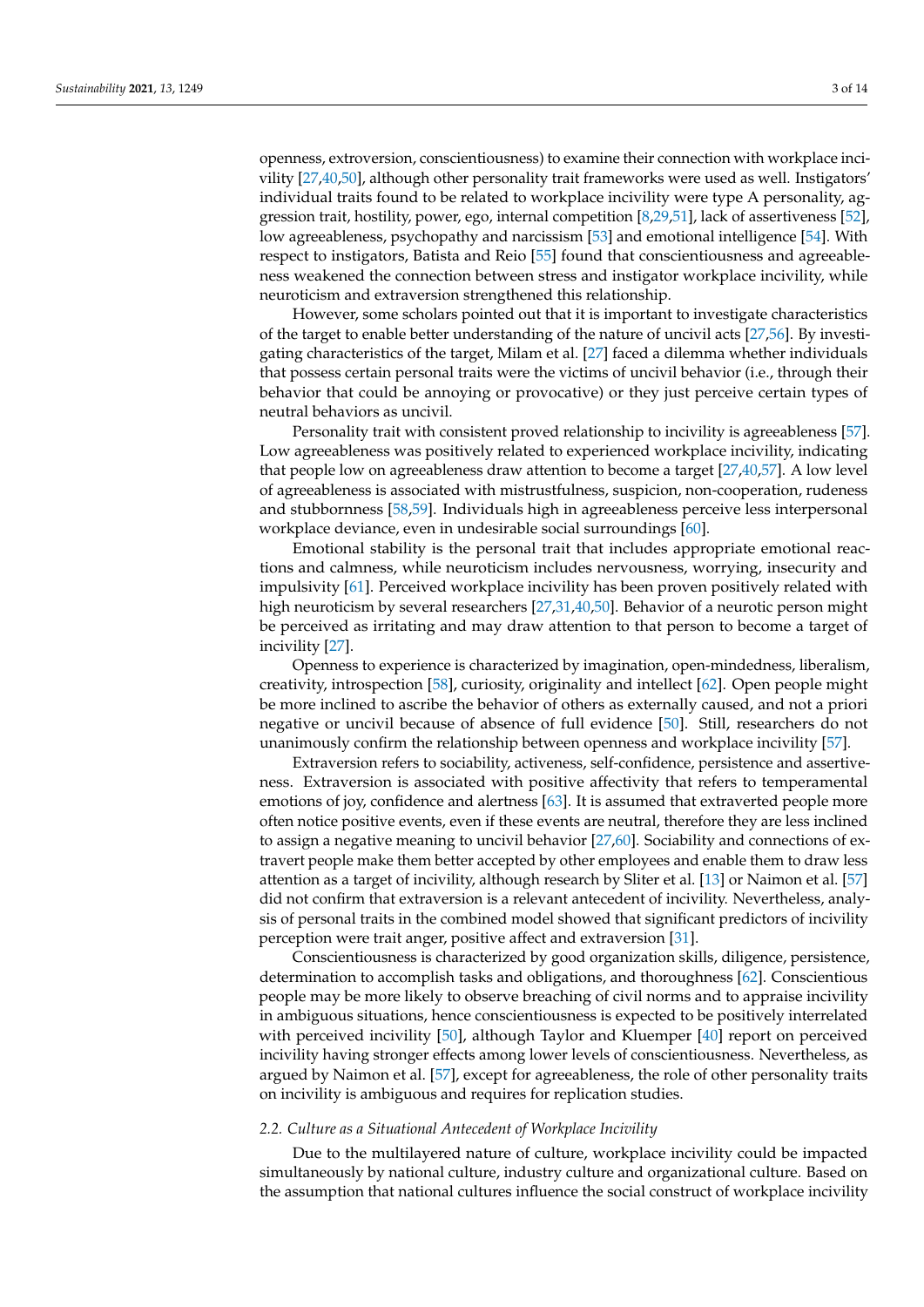and how people perceive and respond to it [\[23\]](#page-11-9), Rousseau et al. [\[64\]](#page-12-19) found that in high power distance countries, incivility in the form of ignoring is less likely to be perceived as uncivil than in low power distance countries. Liu et al. [\[46\]](#page-12-1) show that individualism orientation increases workplace incivility, although negative effects of incivility can be perceived by employees from collectivistic countries as well [\[9,](#page-10-8)[23\]](#page-11-9). Still, collectivistic cultures can be more resilient to the negative impacts of incivility [\[65\]](#page-12-20). In addition to national culture, in a masculine-dominated industry or organizational culture (e.g., security services, court, army or sport organizations), raising your voice, making jokes on someone's expense or giving a restrained look might be acceptable in comparison to feminine occupations (e.g., kindergarten, child hospital or nursing home) where such behavior would be perceived as a very rude [\[9,](#page-10-8)[20\]](#page-11-6).

Organizational culture includes important organizational values, norms, beliefs and responding employee reactions that could provoke or diminish deviant behavior [\[66\]](#page-12-21), including workplace incivility [\[67\]](#page-12-22). Culture is the conveyer of behavioral expectations [\[45\]](#page-12-0), and especially with strong cultures, any disrespect will be seen as workplace disrespect. Furthermore, culture celebrates certain behaviors, and it can happen that those behaviors that become part of culture actually belong to the incivility spectrum and occur unpunished, as normalized practice [\[37](#page-11-23)[,68\]](#page-12-23). Examinations of workplace incivility in different cultural settings based on the Cameron and Quinn [\[44\]](#page-11-30) Competing Values Framework reveal that workplace incivility was least observed among employees from clan cultures, whereby employees that work in market cultures showed the greatest odds of incivility [\[69\]](#page-12-24). In order to discontinue incivility spirals, it is imperative to develop a culture of zero-tolerance towards incivility [\[15\]](#page-11-1) and promote acceptable behaviors and norms [\[45\]](#page-12-0).

Organizational culture could inhibit workplace deviance in case values it promotes could create a desirable work environment and the feeling of mutual moral obligations. In order to do so, organizational culture should include values such as openness, justice, fairness, trustfulness [\[70\]](#page-12-25) consideration, cooperation [\[21\]](#page-11-7) as well as spirituality, patience, resiliency, psychological capital [\[71\]](#page-12-26), etc.

Previous empirical research did not analyze mutual effects of various antecedents of workplace incivility. Therefore, more information is needed to overcome this literature gap. Present study is based on a multilevel perspective that investigates the interaction of personality traits and organizational culture, and their relationship with workplace incivility. Furthermore, the effects of personal demographic variables are taken into account.

#### **3. Methodology**

## *3.1. Study Design and Procedure*

In order to empirically test for effects of personality and organizational culture as antecedents of workplace incivility, a quantitative research study was designed. Often used in social sciences, and with focus on quantifying behavior, this approach allows for a sufficiently comprehensive generalization of results [\[72\]](#page-12-27).

Based on previously developed measures to assess personality, organizational culture and workplace incivility, a self-reported survey questionnaire was used as a research instrument. The on-line version of the survey, together with explanation of the study and its research objectives, was distributed among the sampled individuals. Respondent's anonymity was secured, as well as confidentiality of their responses.

Research was done on a sample of 251 individuals from 11 heterogeneous organizations. By using authors' personal and professional connections, we contacted representatives of these organizations and they agreed to participate in the study by distributing the questionnaire within their organizations, using a snowball sampling as a non-probability sampling technique. As opposed to probability sampling, this type of sampling in management research lately has been noticeable [\[73\]](#page-12-28), especially using snowball sampling technique in measuring delicate aspects of individual behavior, such as incivility [\[74\]](#page-12-29).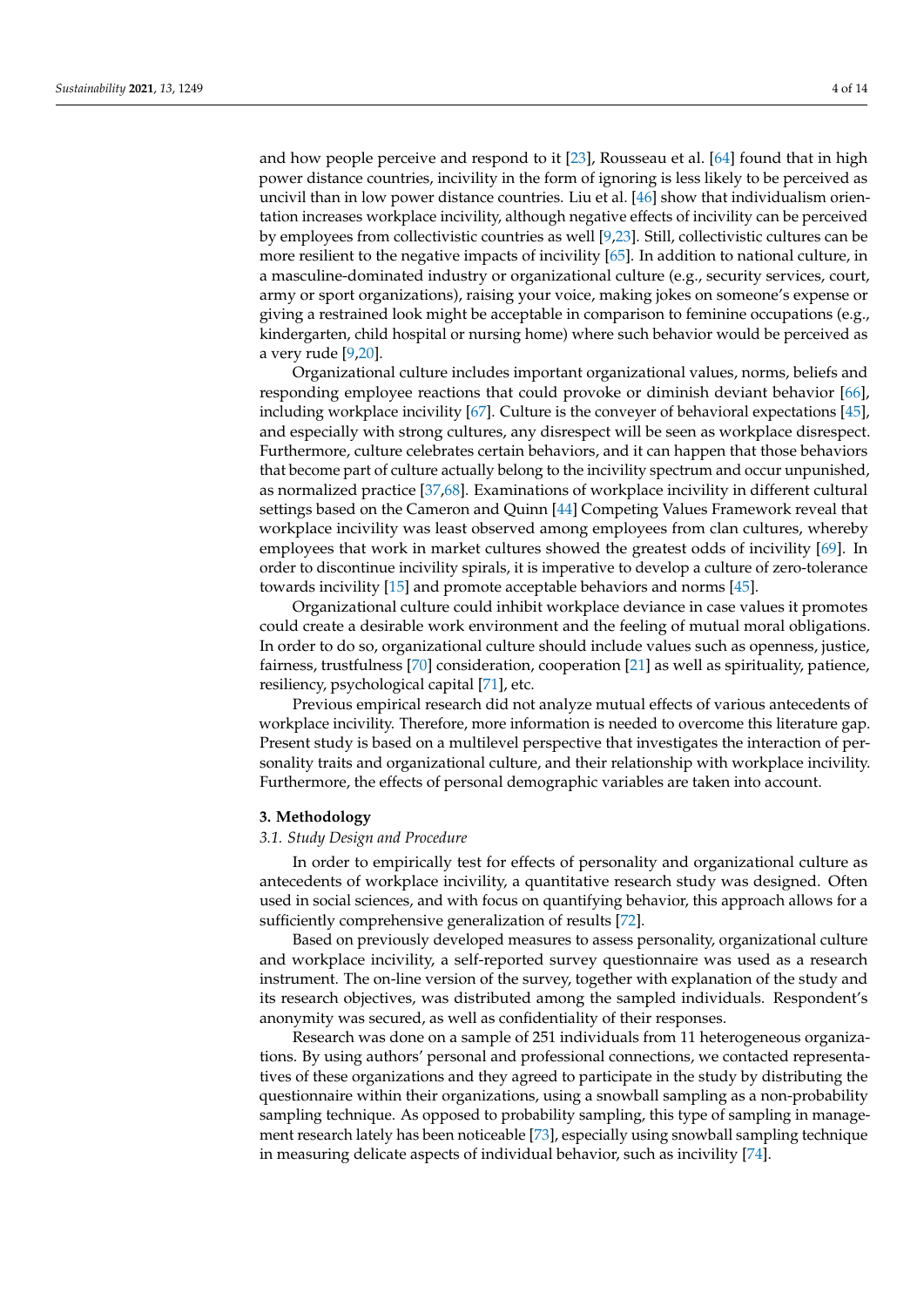### *3.2. Research Instrument*

The self-reported questionnaire used in this study was based on previously developed, well-established scales measuring organizational culture, personality traits and workplace incivility. Originally in English, in order to ensure questionnaire reliability and validity, these scales were translated by language experts as well as experts in the field into the Croatian and back-translated into English.

The workplace incivility scale is a 7-item measure constructed by Cortina et al. [\[8\]](#page-10-7) measuring experienced workplace incivility. Respondents were asked to indicate how often they were the target of certain uncivil behavior in the last year, either from their supervisor or their colleagues (Likert five-point scale from 1 to 5; 1—never, 5—always).

Personality traits were measured using a 10-item Big Five Inventory scale developed by Rammstedt and John [\[75\]](#page-13-0), assessing one's level of big five personality traits, namely extraversion, agreeableness, emotional stability, openness, and consciousness.

The FOCUS questionnaire [\[76\]](#page-13-1), based on the Competing values framework, was utilized for the assessment of the dominant type of organizational culture, that is either adhocracy, clan, market, or hierarchy culture [\[44\]](#page-11-30). The dominant type of culture is dependent on the perception whether the organization is perceived to have internal or external focus and stability or flexibility. For this purpose, a Croatian version of the questionnaire that has been previously validated by Sušanj [\[77\]](#page-13-2) was used. Through this 16-item scale, respondents expressed their level of agreement regarding the presence of different values and behaviors in their organization. Based on their level of agreement (Likert five-point scale from 1 to 5; 1—not at all, 5—a lot), it was possible to identify the dominant type of organizational culture.

Age, gender, educational level, tenure as individual characteristics, as well as size, ownership, and industry sector as organizational characteristics were included as control variables in this study.

The Cronbach Alpha reliability coefficients were computed as a measure of internal consistency for the variables and measurement items used.

From Table [1,](#page-4-0) it can be observed that the reliability coefficient for all items is higher than 0.7, which was the cut-off value proposed by Feldt and Kim [\[78\]](#page-13-3), thus indicating the internal consistency of the items used.

| Scale                  |       | No. of Items |  |  |  |
|------------------------|-------|--------------|--|--|--|
| Workplace incivility   | 0.898 |              |  |  |  |
| Personality traits     | 0.808 | 10           |  |  |  |
| Organizational culture | 0.937 | 16           |  |  |  |

<span id="page-4-0"></span>**Table 1.** Reliability Statistics (Cronbach's Alpha) for Instruments.

Source: Authors' work.

# *3.3. Population, Sample Size and Sampling Technique*

As previously mentioned, this research was done on a sample of 251 individuals from 11 heterogeneous organizations. As it can be seen from the Table [2](#page-5-0) below, respondents are mostly female, middle aged with higher educational level, working mostly in large, public organizations in the production and construction sector.

Different ownership, size or industry-type of organizations, can significantly affect the type of culture in organizations, so in this way it was possible to ensure that potentially different types of organizational culture emerged and are present in the sample. This allowed testing for effects of different cultures on incivility, together with different personality traits and different demographic variables.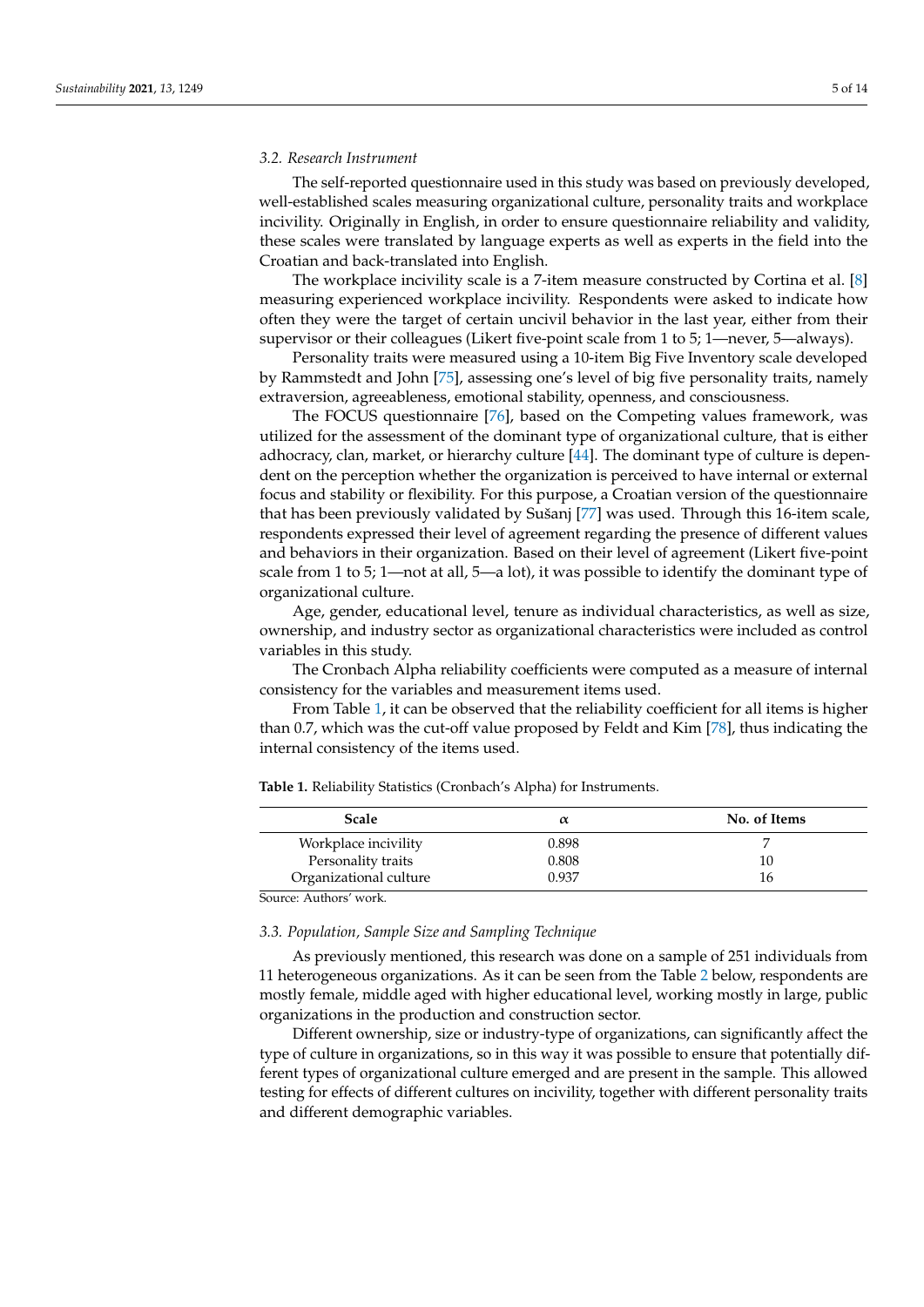| Gender                          |                                        |  |  |  |  |  |  |  |  |
|---------------------------------|----------------------------------------|--|--|--|--|--|--|--|--|
| Female                          |                                        |  |  |  |  |  |  |  |  |
| 64.5%                           |                                        |  |  |  |  |  |  |  |  |
| Age                             |                                        |  |  |  |  |  |  |  |  |
| $SD = 10.3$<br>$M = 40.6$ years |                                        |  |  |  |  |  |  |  |  |
| Tenure                          |                                        |  |  |  |  |  |  |  |  |
| $SD = 10.1$                     |                                        |  |  |  |  |  |  |  |  |
| Education                       |                                        |  |  |  |  |  |  |  |  |
| Bachelor degree                 | Master or PhD degree                   |  |  |  |  |  |  |  |  |
| 65.7%                           | 28.7%                                  |  |  |  |  |  |  |  |  |
| Organization size               |                                        |  |  |  |  |  |  |  |  |
| Medium<br>Small<br>Large        |                                        |  |  |  |  |  |  |  |  |
| 25.9%                           | 16.3%                                  |  |  |  |  |  |  |  |  |
| Organizational ownership        |                                        |  |  |  |  |  |  |  |  |
| Private                         | Mixed ownership structures             |  |  |  |  |  |  |  |  |
| 23.5%                           | 7.6%                                   |  |  |  |  |  |  |  |  |
| Industry sector                 |                                        |  |  |  |  |  |  |  |  |
| Service and commerce            | Education and public<br>administration |  |  |  |  |  |  |  |  |
| 27.3%<br>27.3%                  |                                        |  |  |  |  |  |  |  |  |
|                                 |                                        |  |  |  |  |  |  |  |  |

#### <span id="page-5-0"></span>**Table 2.** Sample characteristics.

ource: Authors' work.

## *3.4. Statistical Methods and Data Analysis*

Descriptive statistics including mean and standard deviation were used to assess basic characteristics of data in our study.

A non-parametric Spearman correlation analysis was done after descriptive statistics, with the purpose to provide additional test of data validity, deeper insight into data and emphasize the connection between examined items. The exception is variable gender, where a point-serial correlation coefficient was used. To test for the effects of analyzed variables on workplace incivility, we performed several linear hierarchical regression models.

The statistical analyses were conducted using the IBM Statistical Package for Social Sciences (SPSS) version 20.

## *3.5. Research Results*

When it comes to experienced workplace incivility, research results reveal respondents to a certain extent had experienced some form of workplace incivility  $(x = 2.019$ . SD = 0.850). More detailed analysis shows women experienced incivility more often than men  $(x = 2.043)$ as opposed to  $x = 1.974$ ). Incivility is more experienced during middle age (between 31 and 50 years of age  $x = 2.082$ ) and among employees with the highest level of education (Master or PhD degree  $x = 2.141$ ). Results also reveal that incivility is more experienced in large organizations (those with more than 250 employees  $x = 2.074$ ). and more in companies with public or majority public ownership  $(X = 2.099)$ .

Incivility varies depending on different types of dominant culture, being most experienced in hierarchy ( $x = 3.610$ , SD = 0.875) and market culture ( $x = 3.454$ , SD = 0.865), and least in adhocracy ( $x = 3.093$ , SD = 0.893) and clan culture ( $x = 3.324$ , SD = 0.960).

Table [3](#page-6-0) shows the means, standard deviations, and correlations of studied variables.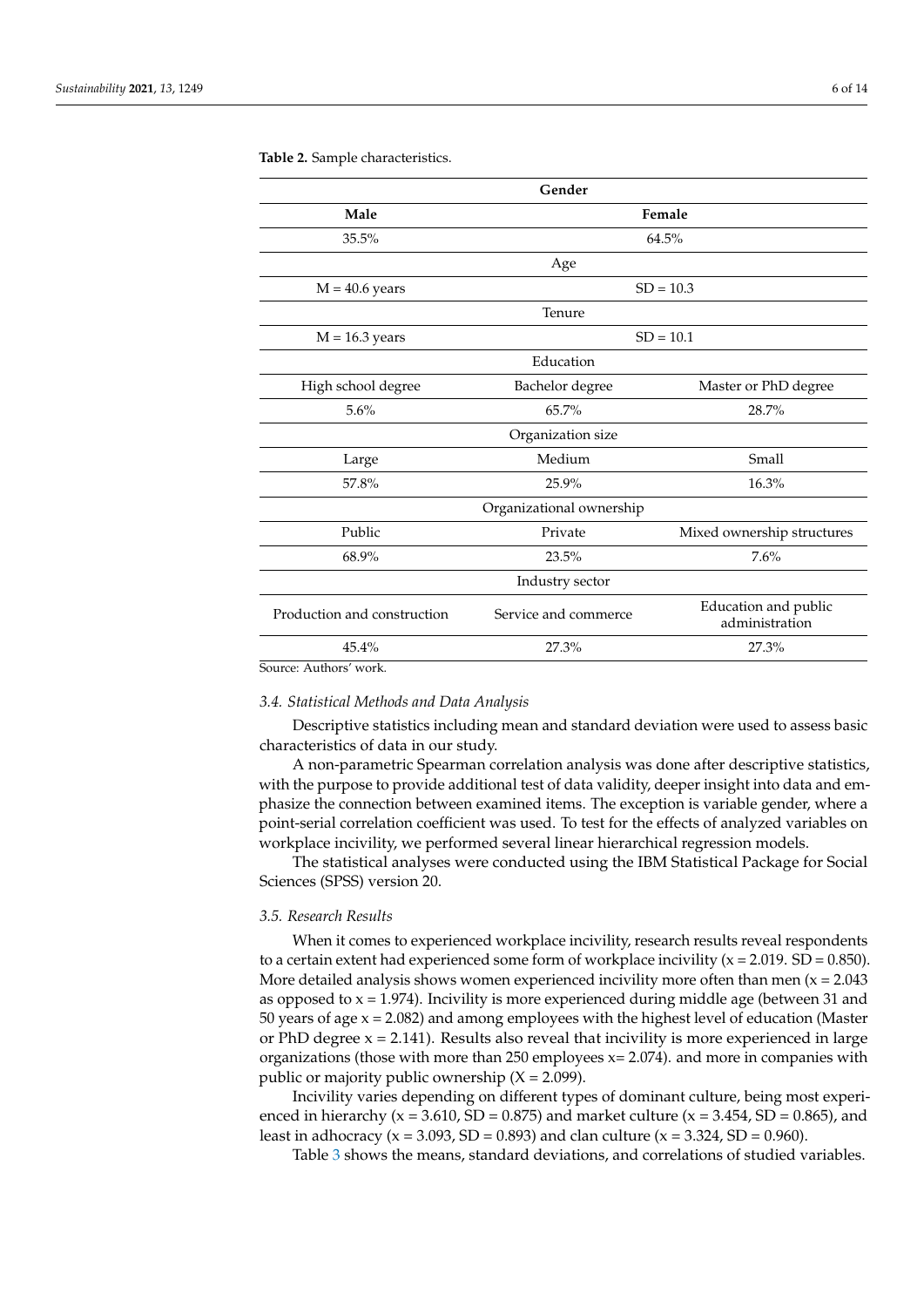| Table 9. incluis, standard deviations, and concluitors. |                          |                          |                  |                |                |           |           |          |                |            |            |                |          |           |           |       |
|---------------------------------------------------------|--------------------------|--------------------------|------------------|----------------|----------------|-----------|-----------|----------|----------------|------------|------------|----------------|----------|-----------|-----------|-------|
|                                                         | M                        | SD                       | 1                | $\overline{2}$ | 3              | 4         | 5         | 6        | 7              | 8          | 9          | 10             | 11       | 12        | 13        | 14    |
| 1. Incivility                                           | 2.0188                   | 0.85058                  | 1                |                |                |           |           |          |                |            |            |                |          |           |           |       |
| 2. Extraversion                                         | 3.7809                   | 0.92076                  | $-0.130*$        | 1.000          |                |           |           |          |                |            |            |                |          |           |           |       |
| 3. Agreeableness                                        | 4.1972                   | 0.71130                  | $-0.177$<br>**   | $0.138*$       | 1.000          |           |           |          |                |            |            |                |          |           |           |       |
| 4.Consciousness                                         | 4.1135                   | 0.77592                  | $-0.012$         | $0.205**$      | $0.359**$      | 1.000     |           |          |                |            |            |                |          |           |           |       |
| 5. Neuroticism                                          | 2.5677                   | 0.92704                  | $0.214**$        | $-0.217$<br>** | $-0.298$<br>** | $-0.157*$ | 1.000     |          |                |            |            |                |          |           |           |       |
| 6. Openness                                             | 3.1554                   | 0.91201                  | 0.089            | 0.069          | $-0.045$       | $-0.075$  | $-0.022$  | 1.000    |                |            |            |                |          |           |           |       |
| 7.Clan culture                                          | 3.3237                   | 0.96023                  | $-0.496$<br>$**$ | $0.172**$      | 0.002          | $-0.040$  | $-0.091$  | $-0.035$ | 1.000          |            |            |                |          |           |           |       |
| 8. Adhocracy<br>culture                                 | 3.0929                   | 0.89269                  | $-0.462$<br>$**$ | $0.133*$       | $-0.081$       | $-0.035$  | $-0.087$  | $-0.005$ | $0.619**$      | 1.000      |            |                |          |           |           |       |
| 9. Market culture                                       | 3.4542                   | 0.86510                  | $-0.495$<br>**   | $0.145*$       | 0.111          | 0.033     | $-0.154*$ | $-0.088$ | $0.673**$      | $0.591**$  | 1.000      |                |          |           |           |       |
| 10. Hierarchy<br>culture                                | 3.6102                   | 0.87503                  | $-0.369$<br>**   | 0.057          | 0.115          | 0.056     | $-0.073$  | $-0.084$ | $0.480**$      | $0.303**$  | $0.716**$  | 1.000          |          |           |           |       |
| 11. Gender                                              | $\qquad \qquad -$        | $\overline{\phantom{m}}$ | 0.039            | $-0.082$       | 0.100          | $0.275**$ | 0.023     | 0.095    | $-0.080$       | $-0.094$   | 0.028      | 0.105          | 1.000    |           |           |       |
| 12. Age                                                 | 40.80                    | 10.088                   | $0.148*$         | $-0.053$       | $0.195**$      | $0.144*$  | 0.104     | $-0.019$ | $-0.104$       | $-0.144*$  | $-0.039$   | 0.035          | 0.125    | 1.000     |           |       |
| 13. Education                                           |                          | $\overline{\phantom{m}}$ | 0.075            | $-0.077$       | $-0.010$       | $-0.063$  | 0.021     | $-0.114$ | $-0.224$<br>** | $-0.168**$ | $-0.190**$ | $-0.183$<br>** | $-0.035$ | $-0.045$  | 10.000    |       |
| 14. Tenure                                              | 16.32                    | 10.080                   | $0.155*$         | $-0.055$       | $0.173**$      | 0.120     | $0.127*$  | $-0.020$ | $-0.093$       | $-0.160*$  | $-0.022$   | 0.031          | 0.094    | $0.959**$ | $-0.034$  | 1.000 |
| 15. Company size                                        | $\overline{\phantom{0}}$ | $\overline{\phantom{m}}$ | $0.150*$         | 0.097          | 0.019          | 0.041     | $-0.046$  | $-0.075$ | $-0.141*$      | $-0.104$   | $-0.123$   | $-0.045$       | 0.064    | 0.074     | $0.269**$ | 0.101 |

**Table 3.** Means, standard deviations, and correlations.

<span id="page-6-0"></span>\* Correlation is significant at the 0.05 level (2-tailed); \*\*. Correlation is significant at the 0.01 level (2-tailed). N = 251. All statistically significant correlations are marked in bold. Source: Authors' work.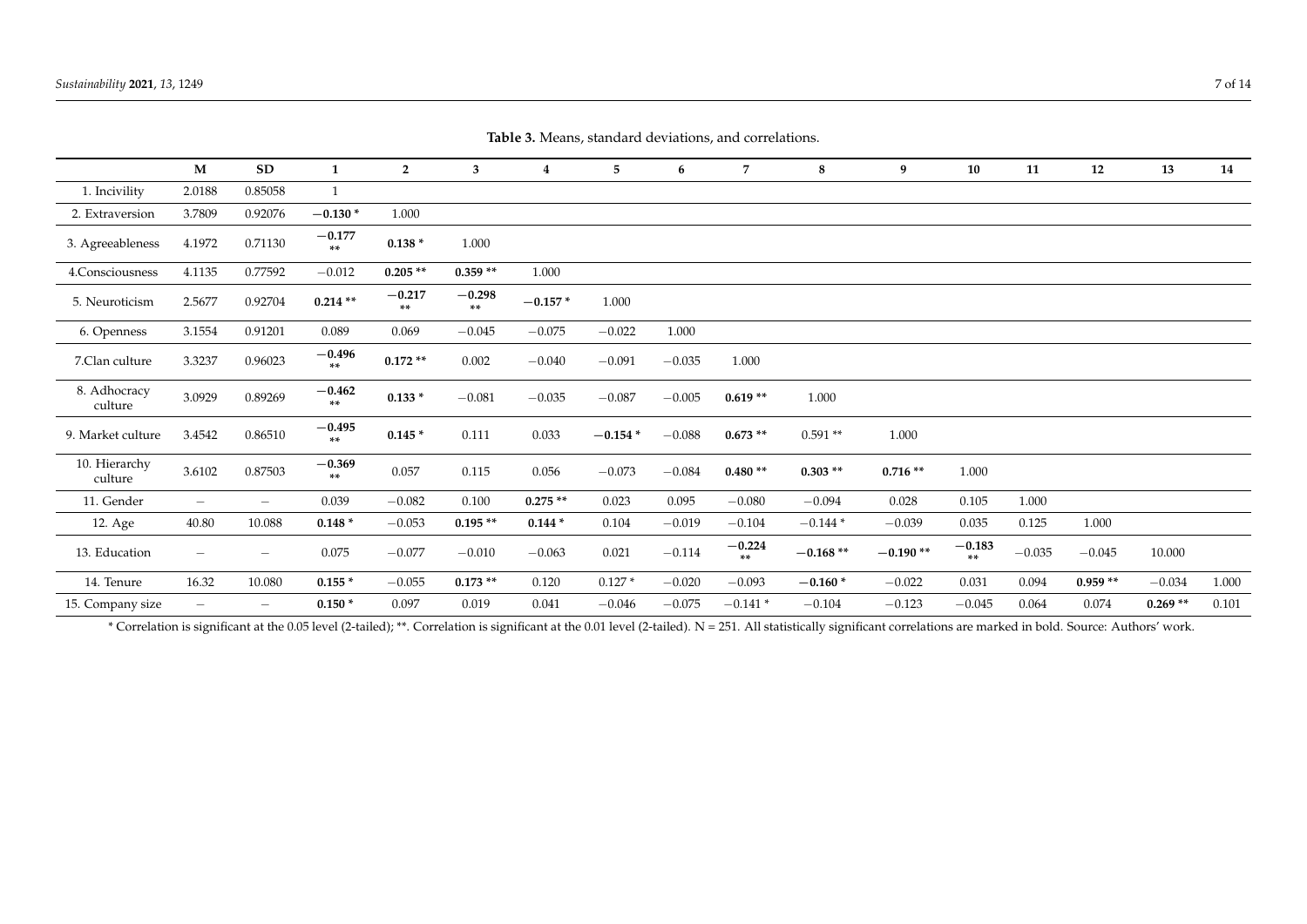An examination of the zero-order correlations, although only moderately, indicate a connection between different antecedents and incivility at work. There is a moderate correlation between workplace incivility and most of the items at individual level of analysis, except the items measuring one's trait of consciousness and openness. Results also reveal age and tenure to be positively connected with experienced incivility. With items at organizational level of analysis, results showed significant negative correlation between each organizational culture type and incivility, as well as within company size and incivility, thus indicating possible effects of culture on reduction of uncivil behavior at work.

We further used hierarchical regression analysis to test for the significance of study variables in predicting incivility at work. Three models were developed with a sequential process oriented towards introducing predictor variables into the analysis in steps [\[79\]](#page-13-4). The first model (Model 1) included demographic variables. The second model (Model 2) included personality traits as individual level variables, while in the third model (Model 3), we introduced organizational culture type as organizational level predictors. This allowed multilevel perspective in our analysis, and provided the possibility to incorporate heterogeneous variables at the aggregate level into one model [\[80\]](#page-13-5). In addition, it allowed for insight into change in variance after each variable is entered into the regression model [\[81\]](#page-13-6).

Table [4](#page-8-0) shows results of linear hierarchical regression analyses. The first regression model (Model 1), including demographic characteristics, explains only a small portion of workplace incivility, with no statistically significant influence of gender, age, education and tenure. The second regression model (Model 2), that includes personality traits as individual level predictors, explains 8.4% of workplace incivility variance, with the significant negative influence of personality traits of agreeableness, and positive influence of neuroticism and openness on experienced incivility. The third model that includes organizational culture type as an organization level predictor has contributed with an increase in the explanation of the variance over the previous models (∆R2 0.300 at significance *p* < 0.001), explaining 38.4% of workplace incivility variance. Model 3 as opposed to Model 2 indicates the significant negative influence of personality traits of agreeableness but no statistically significant influence of neuroticism and openness on experienced incivility at work. Model 3 also indicates that clan, adhocracy and market culture negatively predict occurrence of workplace incivility at work.

Results confirm the assumption that both personality traits as well as organizational culture can be seen as possible predictors of workplace incivility.

|                          |               | Model 1  |       | Model 2  |       | Model 3  |       |  |  |
|--------------------------|---------------|----------|-------|----------|-------|----------|-------|--|--|
|                          |               | Coeff.   | Sig.  | Coeff.   | Sig.  | Coeff.   | Sig.  |  |  |
|                          | (Constant)    | 1.847    | 0.000 | 1.660    | 0.025 | 4.577    | 0.000 |  |  |
| Demographic<br>variables | Age           | 0.048    | 0.678 | 0.030    | 0.801 | 0.016    | 0.875 |  |  |
|                          | Gender        | $-0.011$ | 0.511 | $-0.004$ | 0.817 | $-0.008$ | 0.553 |  |  |
|                          | Education     | 0.070    | 0.355 | 0.093    | 0.211 | $-0.047$ | 0.459 |  |  |
|                          | Tenure        | 0.019    | 0.272 | 0.012    | 0.490 | 0.013    | 0.364 |  |  |
| Personality<br>traits    | Extraversion  |          |       | $-0.031$ | 0.609 | 0.021    | 0.674 |  |  |
|                          | Agreeableness |          |       | $-0.169$ | 0.049 | $-0.182$ | 0.011 |  |  |
|                          | Consciousness |          |       | 0.028    | 0.718 | 0.022    | 0.736 |  |  |
|                          | Neuroticism   |          |       | 0.132    | 0.034 | 0.071    | 0.168 |  |  |
|                          | Openness      |          |       | 0.105    | 0.076 | 0.044    | 0.373 |  |  |

**Table 4.** Hierarchical linear regression modelling.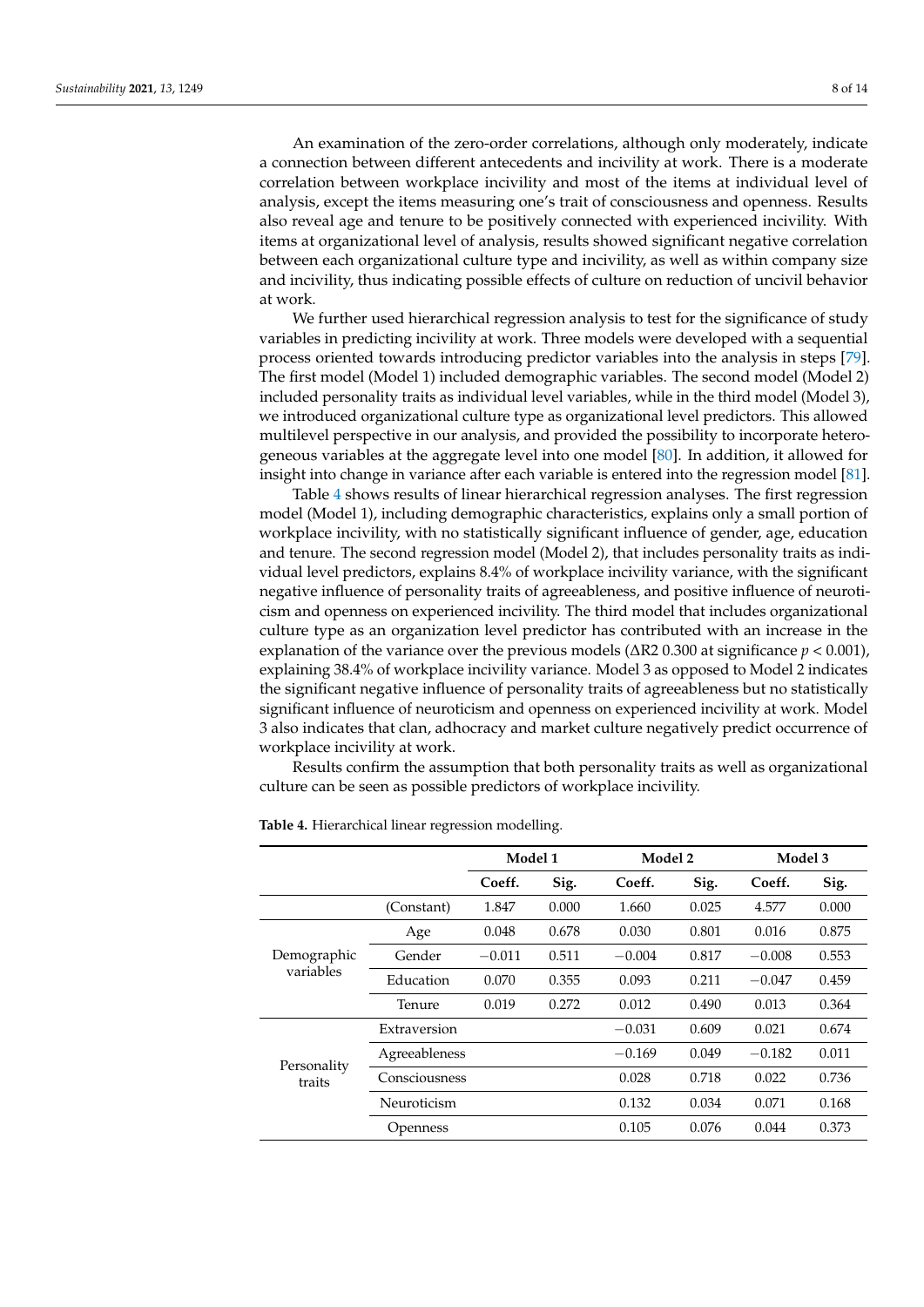**Model 1 Model 2 Model 3 Coeff. Sig. Coeff. Sig. Coeff. Sig.** Organizational culture features  $-0.155$  0.030 Adhocracy −0.169 0.017 Market −0.230 0.027 Hierarchy −0.059 0.480  $R^2$ 2 0.015 0.084 0.384 R 2 change (significance) 0.015 (0.465) 0.069 (0.005) 0.300 (0.000)

<span id="page-8-0"></span>**Table 4.** *Cont.*

Source: Authors' work.

## **4. Discussion**

Many papers investigate the outcomes of workplace incivility rather than its antecedents; thus, further analyses of this field are needed. This paper takes a multilevel approach by analyzing both organization-related situational antecedents (organizational culture) and dispositional antecedents (target's personality traits) as antecedents for the occurrence of workplace incivility. Results of empirical research indicate these elements can be seen as relevant predictors of workplace incivility.

Research results indicate that depending on the type of organizational culture, values and behavior it promotes, individuals will perceive wavering levels of incivility. Research has for instance confirmed previous findings that incivility will be lower in clan culture [\[69\]](#page-12-24), as this is a collaborative culture with values similar to those of an extended family, including teamwork, participation and consensus [\[44\]](#page-11-30). Therefore, organizations that promote a friendly working environment with extensive collaboration and co-ordination as well as a flexible attitude to changing circumstances will generally be characterized with lower levels of workplace incivility. Research has also shown that adhocracy culture can negatively predict occurrence of workplace incivility, similar to its influence on other forms of deviant workplace behavior [\[66\]](#page-12-21). This is a stress-tolerant culture, offering a high degree of flexibility, open system for employees, supports individual creativity, empowerment and trust [\[66](#page-12-21)[,81\]](#page-13-6), thus creating an environment that can inhibit incivility. Contrary to previous findings where market culture is seen as a predictor of various forms of deviant workplace behavior, including incivility [\[69\]](#page-12-24), this research indicates that emphasizing market culture negatively affects the occurrence of workplace incivility. In the context of workplace incivility, we consider that such findings could possibly be the consequence of national culture. Research respondents come from national culture background with high power distance, and as shown by Rousseau et al. [\[64\]](#page-12-19), in the case of high-power distance cultures, there might be higher tolerance for some forms of behavior that can be attributed to workplace incivility.

In line with previous research [\[27,](#page-11-13)[57,](#page-12-12)[60\]](#page-12-15), at the individual level, the personality trait of agreeableness has a negative effect on occurrence of workplace incivility, with results indicating that highly agreeable individuals are likely to experience less workplace incivility, regardless the situational context. This research has also indicated a positive relationship between neuroticism and experienced incivility, confirming previous research findings [\[27,](#page-11-13)[31,](#page-11-17)[50\]](#page-12-5). In spite of previous research results that do not unanimously confirm the relationship between openness and perceptions of workplace incivility, this research has indicated a positive relationship. Still, when examining joint effects of personality and culture, it seems that the effects of neuroticism and openness are minimized depending upon the context and values promoted by organizational culture. In other words, cultural settings have a significant role in predicting workplace incivility.

Results of hierarchical regression analysis indicated that when combined, both organizational culture and personality traits have significant effects on the occurrence of workplace incivility. Almost 40% of variance in workplace incivility is explained when mu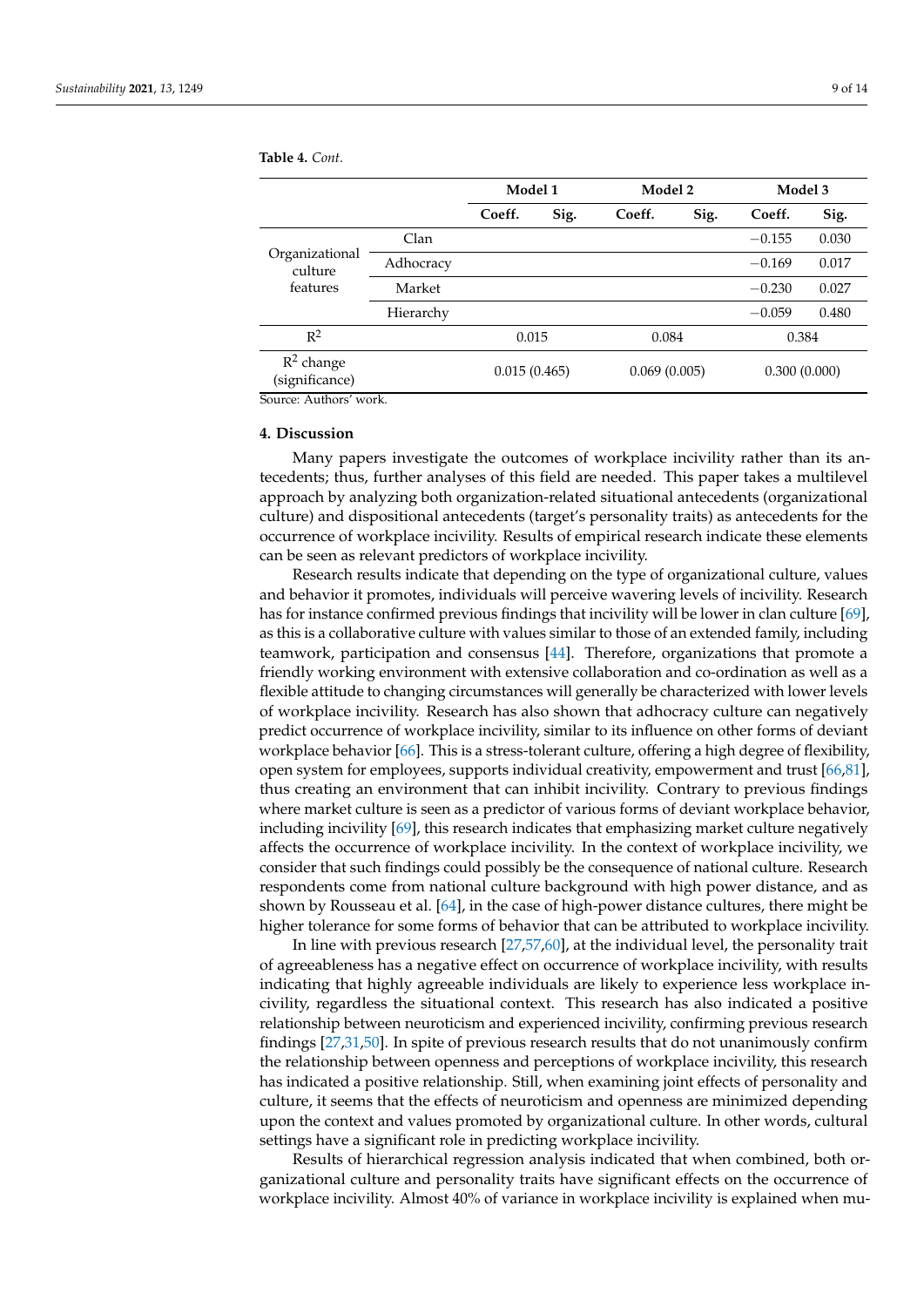tual effects of personality and organizational culture are taken into consideration. Adding organizational culture to the regression model significantly increased the proportion of explained variance, indicating that culture should be given ever more attention in predicting and preventing workplace deviance. Such a finding is especially relevant in the context of a Miner et al. [\[82\]](#page-13-7) remark about incivility norms usually being generalized across organizations, whereas norms of civil behavior, and what is considered uncivil behavior, can vary across organizations and different organizational cultures.

#### **5. Conclusions**

In spite of diverse studies of workplace incivility, there is still no unanimous answer on how to diminish this low-intensity deviant behavior occurring inside most organizations and endangering its sustainability. Many authors call for additional research that will capture not only outcomes of such behavior, but also antecedents at various organizational levels and especially seek for studies of workplace incivility in cultural settings other than US that still dominates the research on workplace incivility [\[71\]](#page-12-26). The aim of this paper was to test for the effects of interplay of organizational culture as organization-related situational antecedents and target's personality traits as dispositional antecedents for the occurrence of workplace incivility. Research has been additionally motivated by the fact that there has been a limited amount of research regarding organizational culture as the antecedent of workplace incivility.

Given the relatively high incidence and various deteriorating consequences, it is necessary to understand the antecedents of workplace incivility. With regard to theoretical implications of the study, empirical research has shown that personality traits have significant effects on the perceptions and occurrence of workplace incivility, but this influence is much stronger when the effects of organizational culture are combined. This research confirms previous findings on the strong negative connection between the trait of agreeableness and levels of experienced incivility, indicating the importance of personality traits as antecedents of uncivil behavior. Hierarchical regression analysis showed strong support for the role of organizational culture in one's perception and experience of incivility at work. When joint effects of personality traits and culture are analyzed, research showed how a larger portion of variance in incivility at work can be explained. In that sense, this research can confirm Leiter's [\[47\]](#page-12-2) thesis of workplace incivility being not just an individual phenomenon but part of values and behaviors that are promoted through organizational culture. Organizational culture should therefore be given more attention in the context of organizational factors contributing to workplace incivility.

Workplace incivility has numerous negative consequences for the individuals and organizations involved and therefore it is in the management's best interest to minimize its occurrence. Managers need to be aware of these consequences and realize that incivility can threaten long-term organizational sustainability if this type of behavior is not properly addressed within the organization. This study has several practical implications for managers. In order to diminish uncivil behavior, employee personality traits should be considered within organizational human resource management policy and practice, such as employee selection, training, promotion and development. As shown by this research, incivility is strongly related with organizational culture. Still, as our research has indicated, a stronger push towards lower levels of incivility can be achieved by promoting values of clan, adhocracy and market culture. Moreover, considering that company leaders have an important role in sustaining and shaping organizational culture, they should use their position to raise awareness about uncivil behaviors being unacceptable and should act to prevent rudeness, ignoring, insulting, gossiping and similar uncivil behaviors to become part of organizational culture. It is worthy to conduct various types of civility interventions among employees such as civility promotion training programs aiming to diminish incivility and improve employee resistance and resilience.

Several research limitations have to be considered in the evaluation of the presented research results. The proportion of explained variance explained by this research is still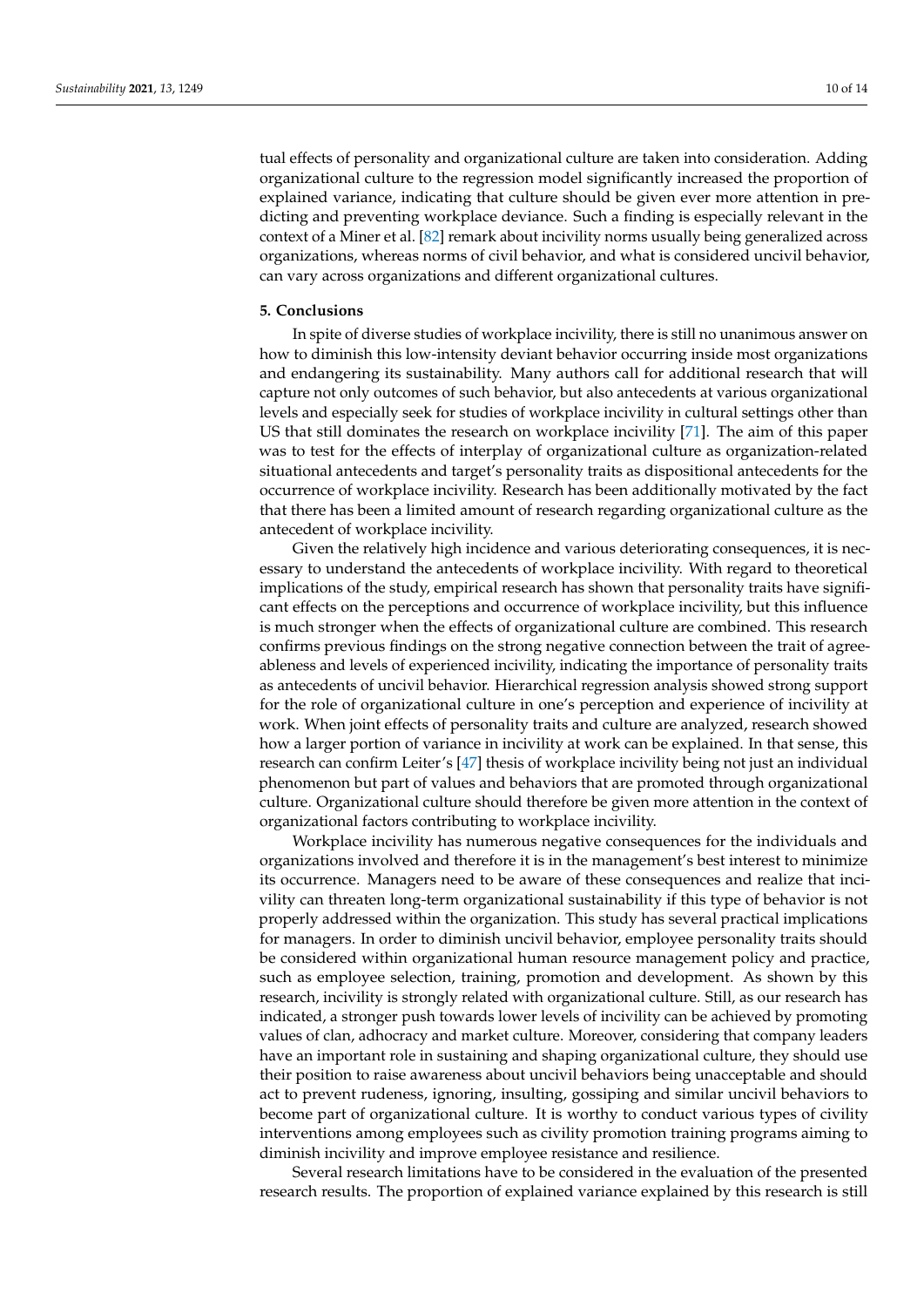limited, so it is necessary to explore other possible antecedents. This research investigated target's personality traits, but it must be emphasized that instigators' personality traits and other features can determine the level of workplace incivility. Other situational and work-related factors, such as autonomy, job demands and resources, structural and process design elements, that can all affect one's personal perception and behavior, need to be taken into consideration. As per the multilevel approach in the analysis it would be interesting to conduct a joint analysis of other personality traits (such as dark triad) and cultural context regarding their connection with workplace incivility, or to investigate the importance of the impact of the organizational leader in promoting positive and assertive behaviors in the organizational culture. The research sample is relatively small and heterogeneous which can also impact overall findings. The measures used in the questionnaire are all well developed and previously validated, however the use of a selfreported research instrument leaves space for respondent's subjectivity and personal bias, especially regarding measurement of a delicate issue such as workplace incivility. Therefore, future research should strive not only to include more study variables in the research, but also try to use additional research methods, for instance in-depth interviews, that can help gain deeper understanding of this nuanced phenomenon.

**Author Contributions:** Conceptualization, S.R.J., A.A. and I.N.B.; methodology, A.A.; resources, S.R.J., A.A. and I.N.B.; writing—original draft preparation, S.R.J.; writing—review and editing, I.N.B. All authors have read and agreed to the published version of the manuscript.

**Funding:** This research received no external funding.

**Institutional Review Board Statement:** Not applicable.

**Informed Consent Statement:** Not applicable.

**Data Availability Statement:** Data available on request.

**Conflicts of Interest:** Authors declare no conflict of interest.

# **References**

- <span id="page-10-0"></span>1. Andersson, L.M.; Pearson, C.M. Tit for tat? The spiralling effect of incivility in the workplace. *Acad. Manag. Rev.* **1999**, *24*, 452–471. [\[CrossRef\]](http://doi.org/10.5465/amr.1999.2202131)
- <span id="page-10-1"></span>2. Robinson, S.L.; Bennett, R.J. A typology of deviant workplace behaviors: A multidimensional scaling study. *Acad. Manag. J.* **1995**, *38*, 555–572.
- <span id="page-10-2"></span>3. Cortina, L.; Kabat-Farr, D.; Leskinen, E.; Magley, V. Selective incivility as modern discrimination in organizations: Evidence and impact. *J. Manag.* **2013**, *39*, 1579–1605. [\[CrossRef\]](http://doi.org/10.1177/0149206311418835)
- <span id="page-10-3"></span>4. Martin, R.; Hine, D. Development and validation of the uncivil workplace behaviour questionnaire. *J. Occup. Health Psychol.* **2005**, *10*, 477–490. [\[CrossRef\]](http://doi.org/10.1037/1076-8998.10.4.477)
- <span id="page-10-4"></span>5. Porath, C.L.; Pearson, C.M. Emotional and behavioral responses to workplace incivility and the impact of hierarchical status. *J. Appl. Soc. Psychol.* **2012**, *42*, E326–E357. [\[CrossRef\]](http://doi.org/10.1111/j.1559-1816.2012.01020.x)
- <span id="page-10-5"></span>6. Neuman, J.H.; Baron, R.A. Workplace violence and workplace aggression: Evidence concerning specific forms, potential causes, and preferred targets. *J. Manag.* **1998**, *24*, 14–19. [\[CrossRef\]](http://doi.org/10.1177/014920639802400305)
- <span id="page-10-6"></span>7. Pearson, C.M.; Andersson, L.M.; Porath, C.I. Assessing and attaching workplace incivility. *Organ. Dyn.* **2000**, *29*, 123–137. [\[CrossRef\]](http://doi.org/10.1016/S0090-2616(00)00019-X)
- <span id="page-10-7"></span>8. Cortina, L.M.; Magley, V.J.; Williams, J.H.; Langhout, R.D. Incivility in the Workplace: Incidence and impact. *J. Occup. Health Psychol.* **2001**, *6*, 64–80. [\[CrossRef\]](http://doi.org/10.1037/1076-8998.6.1.64)
- <span id="page-10-8"></span>9. Miner, K.N.; Settles, I.H.; Pratt-Hyatt, J.S.; Brady, C.C. Experiencing incivility in organizations: The buffering effects of emotional and organizational support. *J. Appl. Soc. Psychol.* **2012**, *42*, 340–372. [\[CrossRef\]](http://doi.org/10.1111/j.1559-1816.2011.00891.x)
- <span id="page-10-9"></span>10. Sakurai, K.; Jex, S.M. Coworker incivility and incivility targets' work effort and counterproductive work behaviors: The moderating role of supervisor social support. *J. Occup. Health Psychol.* **2012**, *17*, 150–161. [\[CrossRef\]](http://doi.org/10.1037/a0027350)
- <span id="page-10-10"></span>11. Guo, J.; Qiu, Y.; Gan, Y. Workplace incivility and work engagement: The chain mediating effects of perceived insider status, affective organizational commitment and organizational identification. *Curr. Psychol.* **2020**. [\[CrossRef\]](http://doi.org/10.1007/s12144-020-00699-z)
- <span id="page-10-11"></span>12. Lim, V.K.; Teo, T.S. Mind your e-manners: Impact of cyber incivility on employees' work attitude and behavior. *Inf. Manag.* **2009**, *46*, 419–425. [\[CrossRef\]](http://doi.org/10.1016/j.im.2009.06.006)
- <span id="page-10-12"></span>13. Sliter, M.T.; Boyd, E.M. But we're here to help! Positive buffers of the relationship between outsider incivility and employee outcomes. *Eur. J. Work. Organ. Psychol.* **2015**, *24*, 225–238. [\[CrossRef\]](http://doi.org/10.1080/1359432X.2014.903240)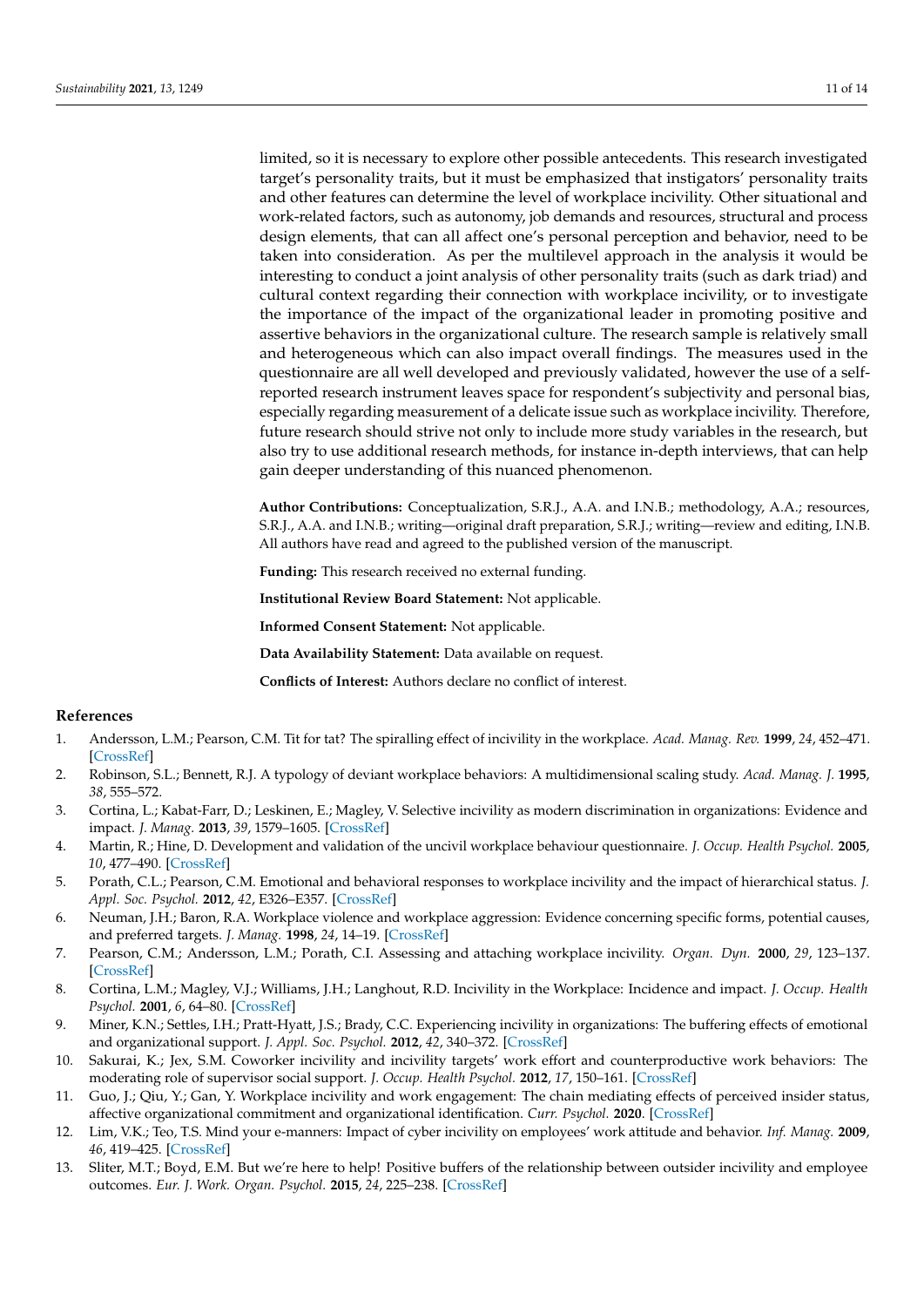- <span id="page-11-0"></span>14. Porath, C.L.; Erez, A. Does rudeness matter? The effects of rude behavior on task performance and helpfulness. *Acad. Manag. J.* **2007**, *50*, 1181–1197.
- <span id="page-11-1"></span>15. Pearson, C.M.; Porath, C.L. On the nature, consequences and remedies of workplace incivility: No time for "nice"? Think again. *Acad. Manag. Perspect.* **2005**, *19*, 7–18. [\[CrossRef\]](http://doi.org/10.5465/ame.2005.15841946)
- <span id="page-11-2"></span>16. Lim, S.; Cortina, L.M.; Magley, V.J. Personal and workgroup incivility: Impact on work and health outcomes. *J. Appl. Psychol.* **2008**, *93*, 95–107. [\[CrossRef\]](http://doi.org/10.1037/0021-9010.93.1.95)
- <span id="page-11-3"></span>17. Lim, S.; Ilies, R.; Koopman, J.; Christoforou, P.; Arvey, R.D. Emotional mechanisms linking incivility at work to aggression and withdrawal at home: An experience-sampling study. *J. Manag.* **2018**, *44*, 2888–2908. [\[CrossRef\]](http://doi.org/10.1177/0149206316654544)
- <span id="page-11-4"></span>18. Hutton, S.S.; Gates, D. Workplace incivility and productivity losses among direct care staff. *AAOHN J.* **2008**, *56*, 168–175. [\[CrossRef\]](http://doi.org/10.3928/08910162-20080401-01)
- <span id="page-11-5"></span>19. Yang, J. Thriving organizational sustainability through innovation: Incivility climate and teamwork. *Sustainability* **2016**, *8*, 860. [\[CrossRef\]](http://doi.org/10.3390/su8090860)
- <span id="page-11-6"></span>20. Schilpzand, P.; De Pater, I.E.; Erez, A. Workplace incivility: A review of the literature and agenda for future research. *J. Organ. Behav.* **2016**, *37*, 57–88. [\[CrossRef\]](http://doi.org/10.1002/job.1976)
- <span id="page-11-7"></span>21. Cortina, L.M.; Kabat-Farr, D.; Magley, V.J.; Nelson, K. Researching rudeness: The past, present, and future of the science of incivility. *J. Occup. Health Psychol.* **2017**, *22*, 299. [\[CrossRef\]](http://doi.org/10.1037/ocp0000089)
- <span id="page-11-8"></span>22. Cameron, A.F.; Webster, J. Relational outcomes of multicommunicating: Integrating incivility and social exchange perspectives. *Organ. Sci.* **2011**, *22*, 754–771. [\[CrossRef\]](http://doi.org/10.1287/orsc.1100.0540)
- <span id="page-11-9"></span>23. Lim, S.; Lee, A. Work and nonwork outcomes of workplace incivility: Does family support help? *J. Occup. Health Psychol.* **2011**, *16*, 95–111. [\[CrossRef\]](http://doi.org/10.1037/a0021726) [\[PubMed\]](http://www.ncbi.nlm.nih.gov/pubmed/21280947)
- <span id="page-11-10"></span>24. Sliter, K.A.; Sliter, M.T.; Withrow, S.A.; Jex, S.M. Employee adiposity and incivility: Establishing a link and identifying demographic moderators and negative consequences. *J. Occup. Health Psychol.* **2012**, *17*, 409–424. [\[CrossRef\]](http://doi.org/10.1037/a0029862) [\[PubMed\]](http://www.ncbi.nlm.nih.gov/pubmed/23066694)
- <span id="page-11-11"></span>25. Leiter, M.P.; Price, S.L.; Spence Laschinger, H.K. Generational differences in distress, attitudes and incivility among nurses. *J. Nurs. Manag.* **2010**, *18*, 970–980. [\[CrossRef\]](http://doi.org/10.1111/j.1365-2834.2010.01168.x) [\[PubMed\]](http://www.ncbi.nlm.nih.gov/pubmed/21073569)
- <span id="page-11-12"></span>26. Berger, B.A. Incivility. *Am. J. Pharm. Educ.* **2000**, *64*, 445–450.
- <span id="page-11-13"></span>27. Milam, A.C.; Spitzmueller, C.; Penney, L.M. Investigating individual differences among targets of workplace incivility. *J. Occup. Health Psychol.* **2009**, *14*, 58–69. [\[CrossRef\]](http://doi.org/10.1037/a0012683) [\[PubMed\]](http://www.ncbi.nlm.nih.gov/pubmed/19210047)
- <span id="page-11-14"></span>28. Koon, V.Y.; Pun, P.Y. The mediating role of emotional exhaustion and job satisfaction on the relationship between job demands and instigated workplace incivility. *J. Appl. Behav. Sci.* **2018**, *54*, 187–207. [\[CrossRef\]](http://doi.org/10.1177/0021886317749163)
- <span id="page-11-15"></span>29. Salin, D. Ways of explaining workplace bullying: A review of enabling, motivating and precipitating structures and processes in the work environment. *Hum. Relat.* **2003**, *56*, 1213–1232. [\[CrossRef\]](http://doi.org/10.1177/00187267035610003)
- <span id="page-11-16"></span>30. Meier, L.L.; Semmer, N.K. Lack of reciprocity, narcissism, anger, and instigated workplace incivility: A moderated mediation model. *Eur. J. Work. Organ. Psychol.* **2013**, *22*, 461–475. [\[CrossRef\]](http://doi.org/10.1080/1359432X.2012.654605)
- <span id="page-11-17"></span>31. Mazuritsky, S. Perceptions of workplace Incivility Based on Personality Characteristics: A Replication. Master's Thesis, The University of Guelph, Guelph, ON, Canada, 2018.
- <span id="page-11-18"></span>32. Meier, L.L.; Spector, P. Reciprocal effects of work stressors and counterproductive work behavior: A five-wave longitudinal study. *J. Appl. Psych.* **2013**, *98*, 529–539. [\[CrossRef\]](http://doi.org/10.1037/a0031732) [\[PubMed\]](http://www.ncbi.nlm.nih.gov/pubmed/23379915)
- <span id="page-11-19"></span>33. Trudel, J.; Reio, T.G. Managing workplace incivility: The role of conflict management styles—Antecedent or antidote? *Hum. Resour. Dev. Q.* **2011**, *22*, 395–423. [\[CrossRef\]](http://doi.org/10.1002/hrdq.20081)
- <span id="page-11-20"></span>34. Lanzo, L.; Aziz, S.; Wuensch, K. Workaholism and incivility: Stress and psychological capital's role. *Int. J. Workplace Health Manag.* **2016**, *9*, 165–183. [\[CrossRef\]](http://doi.org/10.1108/IJWHM-08-2015-0051)
- <span id="page-11-21"></span>35. Muir, C. Can we all get along? The interpersonal challenge at work. *Acad. Manag. Exec.* **2000**, *14*, 143–144. [\[CrossRef\]](http://doi.org/10.5465/ame.2000.3979823)
- <span id="page-11-22"></span>36. Cosby-Simmons, D. Organizational Culture, Workplace Incivility, and Turnover: The Impact of Human Resources Practices. Ph.D. Thesis, University of Louisville, Louisville, KY, USA, 2008.
- <span id="page-11-23"></span>37. Torkelson, E.; Holm, K.; Bäckström, M.; Schad, E. Factors contributing to the perpetration of workplace incivility: The importance of organizational aspects and experiencing incivility from others. *Work Stress* **2016**, *30*, 115–131. [\[CrossRef\]](http://doi.org/10.1080/02678373.2016.1175524)
- <span id="page-11-24"></span>38. Walsh, B.M.; Magley, V.J.; Reeves, D.W.; Davies-Schrils, K.A.; Marmet, M.D.; Gallus, J.A. Assessing workgroup norms for civility: The development of the Civility Norms Questionnaire-Brief. *J. Bus. Psychol.* **2012**, *27*, 407–420. [\[CrossRef\]](http://doi.org/10.1007/s10869-011-9251-4)
- <span id="page-11-25"></span>39. Blau, G.; Andersson, L. Testing a measure of instigated workplace incivility. *J. Occup. Organ. Psychol.* **2005**, *78*, 595–614. [\[CrossRef\]](http://doi.org/10.1348/096317905X26822)
- <span id="page-11-26"></span>40. Taylor, S.G.; Kluemper, D.H. Linking perceptions of role stress and incivility to workplace aggression: The moderating role of personality. *J. Occup. Health Psychol.* **2012**, *17*, 316–329. [\[CrossRef\]](http://doi.org/10.1037/a0028211)
- <span id="page-11-27"></span>41. Van Jaarsveld, D.D.; Walker, D.D.; Skarlicki, D.P. The role of job demands and emotional exhaustion in the relationship between customer and employee incivility. *J. Manag.* **2010**, *36*, 1486–1504. [\[CrossRef\]](http://doi.org/10.1177/0149206310368998)
- <span id="page-11-28"></span>42. Ferris, A.L. Studying and measuring civility: A framework, trends, and scale. *Sociol. Inq.* **2002**, *72*, 376–392. [\[CrossRef\]](http://doi.org/10.1111/1475-682X.t01-1-00023)
- <span id="page-11-29"></span>43. Jensen, J.M.; Cole, M.S.; Rubin, R.S. Predicting retail shrink from performance pressure, ethical leader behavior, and store-level incivility. *J. Organ. Behav.* **2019**, *40*, 723–739. [\[CrossRef\]](http://doi.org/10.1002/job.2366)
- <span id="page-11-30"></span>44. Cameron, K.S.; Quinn, R.E. *Diagnosing and Changing Organizational Culture Based on the Competing Values Framework*; Addison-Wesley Publishing: Boston, MA, USA, 2006.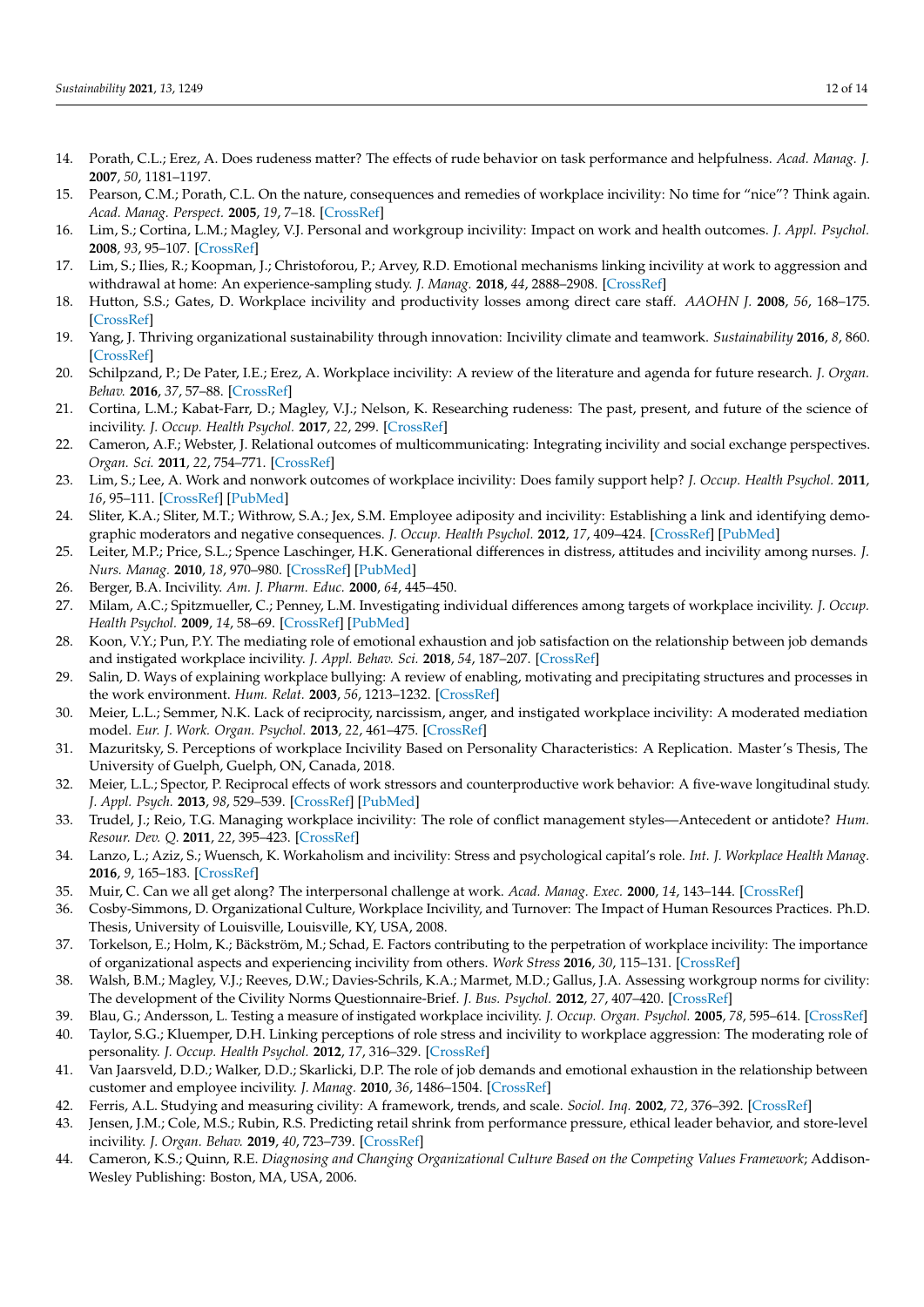- <span id="page-12-0"></span>45. Estes, B.; Wang, J. Workplace incivility: Impacts on individual and organizational performance. *Hum. Resour. Dev. Rev.* **2008**, *7*, 218–240. [\[CrossRef\]](http://doi.org/10.1177/1534484308315565)
- <span id="page-12-1"></span>46. Liu, W.; Friedman, R.; Chi, S.-C.; Tsai, M.-H. Explaining incivility in the workplace: The effects of personality and culture. *Negot. Confl. Manag. Res.* **2009**, *2*, 164–184. [\[CrossRef\]](http://doi.org/10.1111/j.1750-4716.2009.00035.x)
- <span id="page-12-2"></span>47. Leiter, M.P. *Analyzing and Theorizing the Dynamics of the Workplace Incivility Crisis*; Springer Science + Business Media: New York, NY, USA, 2013.
- <span id="page-12-3"></span>48. Tett, R.P.; Burnett, D.D. A personality trait-based interactionist model of job performance. *J. Appl. Psychol.* **2003**, *88*, 500–517. [\[CrossRef\]](http://doi.org/10.1037/0021-9010.88.3.500) [\[PubMed\]](http://www.ncbi.nlm.nih.gov/pubmed/12814298)
- <span id="page-12-4"></span>49. Tett, R.P.; Guterman, H.A. Situation trait relevance, trait expression, and cross-situational consistency: Testing a principle of trait activation. *J. Res. Pers.* **2000**, *34*, 397–423. [\[CrossRef\]](http://doi.org/10.1006/jrpe.2000.2292)
- <span id="page-12-5"></span>50. Sliter, M.; Withow, S.; Jex, S.M. It happened, or you thought it happened? Examining the perception of workplace incivility based on personality characteristics. *Int. J. Stress Manag.* **2015**, *22*, 1–23. [\[CrossRef\]](http://doi.org/10.1037/a0038329)
- <span id="page-12-6"></span>51. Glendinning, P.M. Workplace bullying: Curing the cancer of the American workplace. *Public Pers. Manag.* **2001**, *30*, 269–286. [\[CrossRef\]](http://doi.org/10.1177/009102600103000301)
- <span id="page-12-7"></span>52. Alexander-Snow, M. Dynamics of gender, ethnicity, and race in understanding classroom incivility. *New Dir. Teach. Learn.* **2004**, *99*, 21–31. [\[CrossRef\]](http://doi.org/10.1002/tl.155)
- <span id="page-12-8"></span>53. Odermatt, I.; König, C.J.; Kleinmann, M.; Bachmann, M.; Röder, H.; Schmitz, P. Incivility in meetings: Predictors and outcomes. *J. Bus. Psychol.* **2018**, *33*, 263–282. [\[CrossRef\]](http://doi.org/10.1007/s10869-017-9490-0)
- <span id="page-12-9"></span>54. Ricciotti, N.A. Emotional Intelligence and Instigation of Workplace Incivility in a Business Organization. Ph.D. Thesis, Walden University, Minneapolis, MN, USA, 2016.
- <span id="page-12-10"></span>55. Batista, L.; Reio, G., Jr. Occupational stress and instigator workplace incivility as moderated by personality: A test of an occupational stress and workplace incivility model. *J. Organ. Psychol.* **2019**, *19*, 38–49.
- <span id="page-12-11"></span>56. Bowling, N.A.; Beehr, T.A. Workplace harassment from the victim's perspective: A theoretical model and meta-analysis. *J. Appl. Psychol.* **2006**, *91*, 998–1012. [\[CrossRef\]](http://doi.org/10.1037/0021-9010.91.5.998) [\[PubMed\]](http://www.ncbi.nlm.nih.gov/pubmed/16953764)
- <span id="page-12-12"></span>57. Naimon, E.C.; Mullins, M.; Osatuke, K. The effects of personality and spirituality on workplace incivility perceptions. *J. Manag. Spiritual. Relig.* **2013**, *10*, 1–20. [\[CrossRef\]](http://doi.org/10.1080/14766086.2012.758049)
- <span id="page-12-13"></span>58. McCrae, R.R.; Costa, P.T. Validation of the five-factor model of personality across instruments and observers. *J. Pers. Soc. Psychol.* **1987**, *52*, 81–90. [\[CrossRef\]](http://doi.org/10.1037/0022-3514.52.1.81) [\[PubMed\]](http://www.ncbi.nlm.nih.gov/pubmed/3820081)
- <span id="page-12-14"></span>59. Kamdar, D.; van Dyne, L. The joint effects of personality and workplace social exchange in predicting task performance and citizenship performance. *J. Appl. Psych.* **2007**, *92*, 1286–1298. [\[CrossRef\]](http://doi.org/10.1037/0021-9010.92.5.1286)
- <span id="page-12-15"></span>60. Berry, C.M.; Ones, D.S.; Sackett, P.R. Interpersonal deviance, organizational deviance, and their common correlates: A review and metaanalysis. *J. Appl. Psychol.* **2007**, *92*, 410–424. [\[CrossRef\]](http://doi.org/10.1037/0021-9010.92.2.410) [\[PubMed\]](http://www.ncbi.nlm.nih.gov/pubmed/17371088)
- <span id="page-12-16"></span>61. Mount, M.K.; Barrick, M.R.; Strauss, J.P. Validity of observer ratings of the big five personality factors. *J. Appl. Psychol.* **1994**, *79*, 272–280. [\[CrossRef\]](http://doi.org/10.1037/0021-9010.79.2.272)
- <span id="page-12-17"></span>62. Barrick, M.R.; Mount, M.K. The Big five personality dimensions and job performance: A meta-analysis. *Pers. Psychol.* **1991**, *44*, 1–26. [\[CrossRef\]](http://doi.org/10.1111/j.1744-6570.1991.tb00688.x)
- <span id="page-12-18"></span>63. Watson, D.; Clark, L.A. Affects separable and inseparable: On the hierarchical arrangement of the negative affects. *J. Pers. Soc. Psychol.* **1992**, *62*, 489–505. [\[CrossRef\]](http://doi.org/10.1037/0022-3514.62.3.489)
- <span id="page-12-19"></span>64. Rousseau, D.M.; Manning, J.; Denyer, D. Evidence in management and organizational science: Assembling the field's full weight of scientific knowledge through syntheses. *Acad. Manag. Ann.* **2008**, *2*, 475–515. [\[CrossRef\]](http://doi.org/10.5465/19416520802211651)
- <span id="page-12-20"></span>65. Welbourne, J.L.; Gangadharan, A.; Sariol, A.M. Ethnicity and cultural values as predictors of the occurrence and impact of experienced workplace incivility. *J. Occup. Health Psychol.* **2015**, *20*, 205–217. [\[CrossRef\]](http://doi.org/10.1037/a0038277)
- <span id="page-12-21"></span>66. Di Stefano, G.; Scrima, F.; Parry, E. The effect of organizational culture on deviant behaviors in the workplace. *Int. J. Hum. Resour. Manag.* **2017**, *30*, 2482–2503. [\[CrossRef\]](http://doi.org/10.1080/09585192.2017.1326393)
- <span id="page-12-22"></span>67. Pattani, R.; Ginsburg, S.; Johnson, A.M.; Moore, J.E.; Jassemi, S.; Straus, S.E. Organizational factors contributing to incivility at an academic medical center and systems-based solutions: A qualitative study. *Acad. Med.* **2018**, *93*, 1569–1575. [\[CrossRef\]](http://doi.org/10.1097/ACM.0000000000002310) [\[PubMed\]](http://www.ncbi.nlm.nih.gov/pubmed/29901655)
- <span id="page-12-23"></span>68. Vickers, M.H. Writing what's relevant: Workplace incivility in public administration—A wolf in sheep's clothing. *Admin. Theor. Prax.* **2006**, *26*, 69–88. [\[CrossRef\]](http://doi.org/10.1080/10841806.2006.11029525)
- <span id="page-12-24"></span>69. Cash, R.E.; White-Mills, K.; Crowe, R.P.; Rivard, M.K.; Panchal, A.R. Workplace incivility among nationally certified EMS professionals and associations with workforce-reducing factors and organizational culture. *Prehosp. Emerg. Care* **2019**, *23*, 346–355. [\[CrossRef\]](http://doi.org/10.1080/10903127.2018.1502383) [\[PubMed\]](http://www.ncbi.nlm.nih.gov/pubmed/30118629)
- <span id="page-12-25"></span>70. Rechberg, I.; Syed, J. Ethical issues in knowledge management: Conflict of knowledge ownership. *J. Knowl. Manag.* **2013**, *17*, 828–847. [\[CrossRef\]](http://doi.org/10.1108/JKM-06-2013-0232)
- <span id="page-12-26"></span>71. Vasconcelos, F.A. Workplace incivility: A literature review. *Int. J. Workplace Health Manag.* **2020**, *33*, 513–542. [\[CrossRef\]](http://doi.org/10.1108/IJWHM-11-2019-0137)
- <span id="page-12-27"></span>72. Queirós, A.; Faria, D.; Almeida, F. Strengths and limitations of qualitative and quantitative research methods. *Eur. J. Educ. Stud.* **2017**, *3*, 369–387.
- <span id="page-12-28"></span>73. Bryman, A.; Bell, E. *Business Research Methods*, 4th ed.; Oxford University Press: Oxford, UK, 2015.
- <span id="page-12-29"></span>74. Etikan, I.; Rukayya, A.; Sulaiman, A. Comparison of snowball sampling and sequential sampling technique. *Biom. Biostat. Int. J.* **2016**, *3*, 55–56.